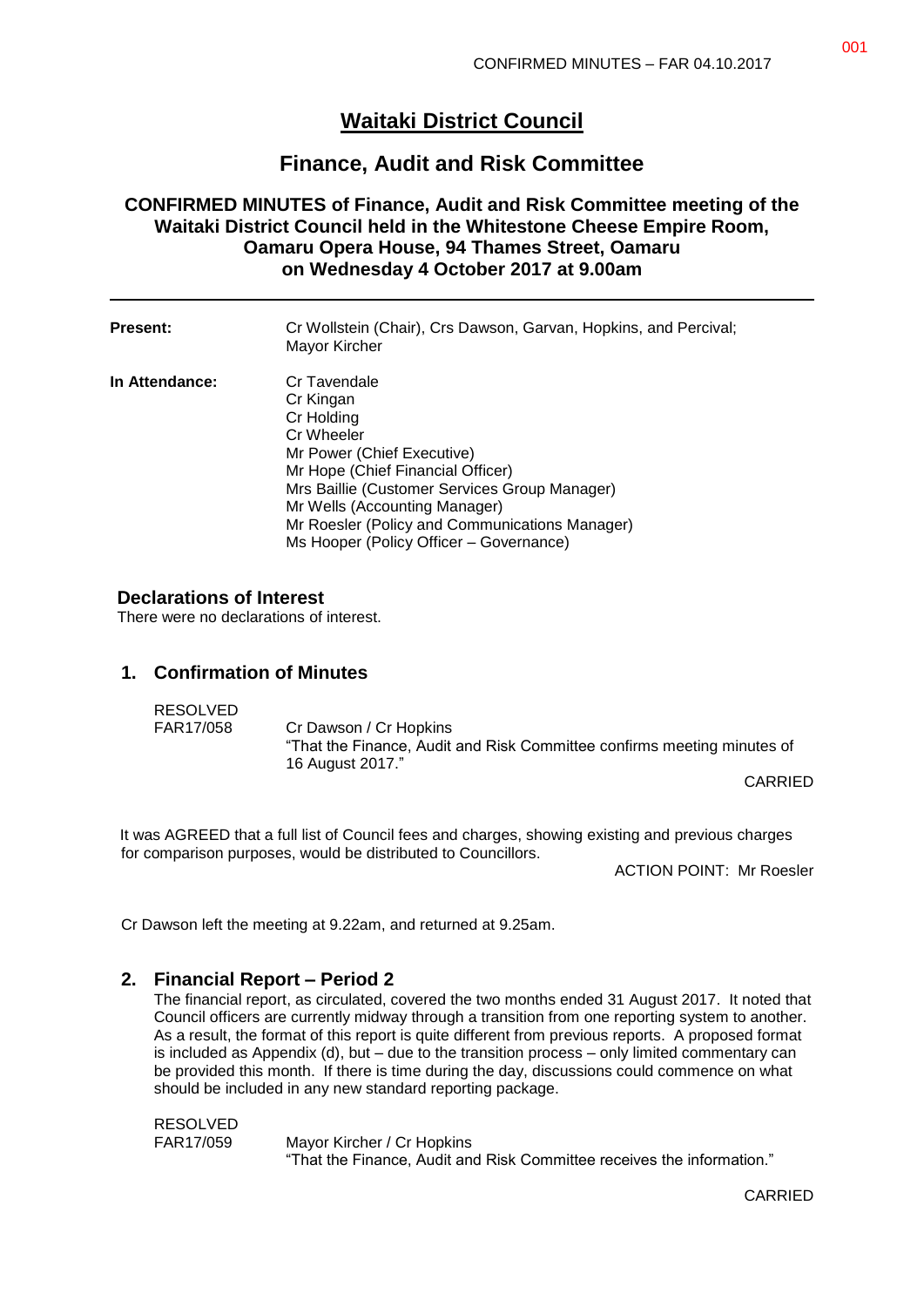### **3. Draft Annual Report for the Year Ended 30 June 2017**

A cover report and an addended report, as circulated, presented extracts from the Council's Draft Annual Report for the year ending 30 June 2017. The Annual Report and Audit opinion will be presented for adoption at the 25 October 2017 Council Meeting.

Mr Hope and Mr Wells spoke to the addended "Pre-Audit Draft Annual Report for the Year Ended 30 June 2017" report. Mr Wells also advised an update on Note 6 – Personnel costs, namely: that the figures now referred to all Elected Members (including Community Board members).

RESOLVED

FAR17/060 Mayor Kircher / Cr Dawson "That the Finance, Audit and Risk Committee receives the information."

CARRIED

It was AGREED to take agenda items out of order from this point forward.

### **5. Corporate Services Group Activity Report to 30 September 2017**

The memorandum, as circulated, provided an update to the Finance, Audit and Risk Committee on various finance, information management and business development-related matters occurring subsequent to the writing of a similar report to the 16 August 2017 Committee meeting.

#### RESOLVED

FAR17/061 Cr Hopkins / Cr Dawson "That the Finance, Audit and Risk Committee receives the information."

CARRIED

In response to the suggestion in the report, it was AGREED that there is merit in presenting the full collection plan at the next meeting.

ACTION POINT: Mr Hope

Cr Hopkins left the meeting at 10.01am, and was present again when the meeting reconvened.

The meeting was adjourned at 10.02am, and reconvened at 10.16am.

#### **4. Whitestone Contracting Limited – Annual Report 2016/17**

The report, as circulated, presented the audited Whitestone Contracting Ltd Annual Report for 2016/17, together with a formal resolution for the receipt of the report and the appointment of auditors, such latter resolution being in lieu of a shareholders meeting.

The Chair welcomed Whitestone Contracting Limited Chairman Mr de Buyzer, Accountant Mr Read, and Chief Executive Mr Campbell to the meeting. Mr de Buyzer spoke to the Annual Report, and a question and answer session with Councillors then occurred.

On behalf of Council as the only shareholder, the Mayor commended Mr Campbell and the full Whitestone Contracting Board for their efforts over the last few years, and acknowledged that the pleasing performance communicated in the Annual Report was due reward for the improvements that had been made. The Chair added that the outlook is also very positive.

RESOLVED

FAR17/062 Mayor Kircher / Cr Hopkins

"That the Finance, Audit and Risk Committee:

1. Receives the 2016/17 Annual Report of Whitestone Contracting Limited.

CARRIED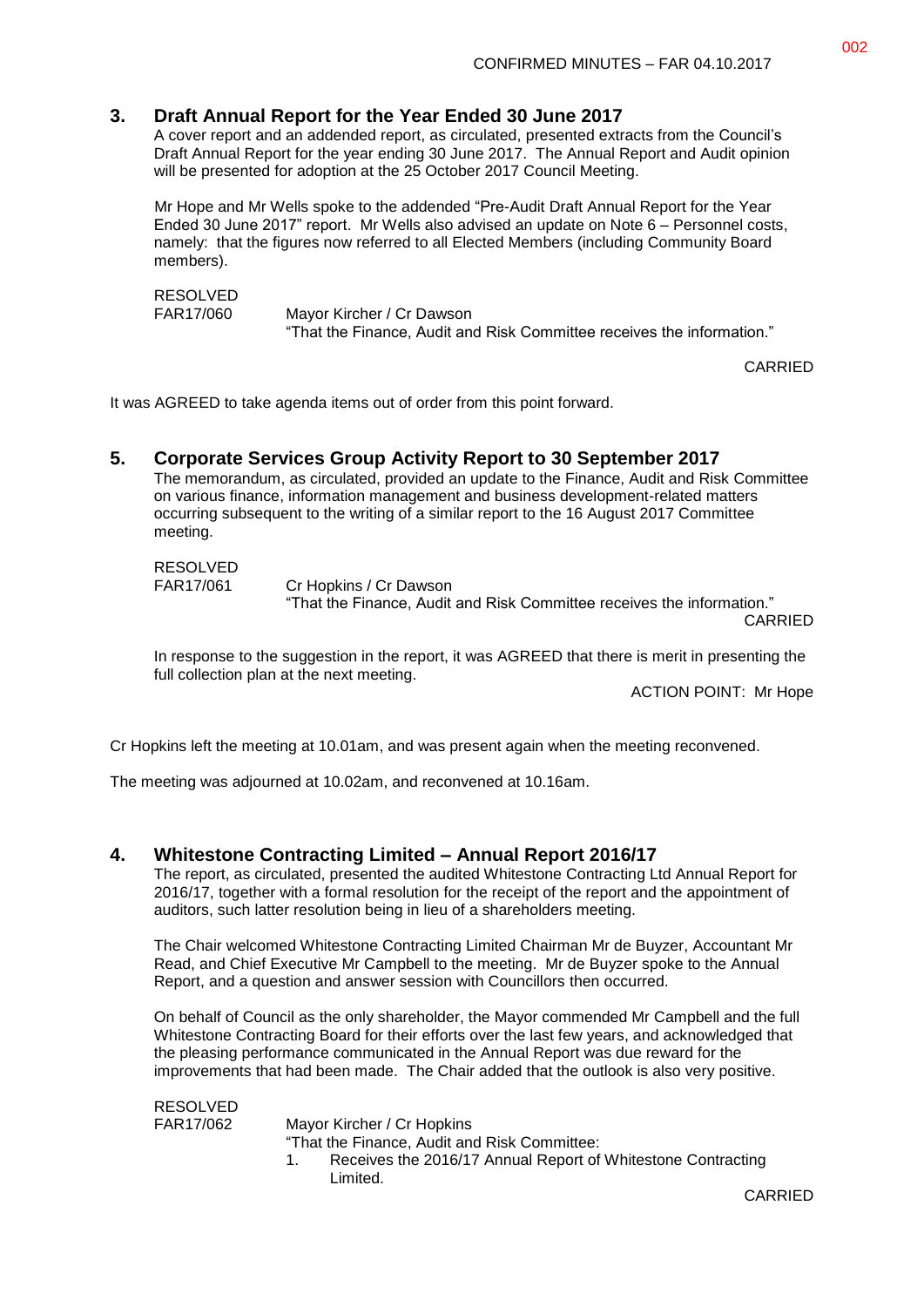RESOLVED<br>FAR17/063

Cr Hopkins / Cr Dawson

"That the Finance, Audit and Risk Committee:

2. Recommends that Council authorises the Mayor and Chief Executive to sign the resolution pursuant to Section 122 of the Companies Act 1993 in lieu of the Annual General Meeting of shareholders of Whitestone Contracting Ltd."

CARRIED

The Chair thanked the Whitestone Contracting Limited representatives for their attendance, congratulated them again on their annual performance, and wished them continued success in 2018.

The Chair adjourned the meeting at 10.30am, for a workshop with Whitestone Contracting Limited Directors. The media representative left the room.

The Chair reconvened the meeting at 10.49am, and immediately advised his intention to move the meeting into public excluded. There were no media or members of the public in the meeting.

RESOLVED<br>FAR17/064

Cr Hopkins / Cr Garvan

"That the public be excluded from the following part of the proceedings of this meeting, namely:

- Confirmation of Public Excluded Meeting Minutes 16 August 2017
- Accounts Payable Analysis

CARRIED

"The general subject of each matter to be considered while the public is excluded; the reasons for passing this resolution in relation to each matter, and the specific grounds under Section 48(1) of the Local Government Official Information and Meetings Act 1987 for the passing of this resolution are as follows:

| General subject of each matter                                                                                                         | Reason for passing this resolution in relation to each                                                                                                                                                                                                                                                                                                                                                                                      |
|----------------------------------------------------------------------------------------------------------------------------------------|---------------------------------------------------------------------------------------------------------------------------------------------------------------------------------------------------------------------------------------------------------------------------------------------------------------------------------------------------------------------------------------------------------------------------------------------|
| to be considered                                                                                                                       | matter – Section $48(1)$                                                                                                                                                                                                                                                                                                                                                                                                                    |
| Public Excluded:<br>Confirmation of Public Excluded Meeting<br>$\bullet$<br>Minutes 16 August 2017<br><b>Accounts Payable Analysis</b> | To protect the privacy of natural persons.<br>Section $48(1)(a)$<br>(The disclosure of the information would cause)<br>unnecessary personal embarrassment to the persons<br>concerned.)<br>To enable the Council to carry out commercial<br>negotiations without prejudice or disadvantage.<br>Section $48(l)(a)$<br>(Premature disclosure of the information would<br>detrimentally affect the Council's position in the<br>negotiations.) |

These resolutions are made in reliance on Section 48(1) of the Local Government Official Information and Meetings Act 1987 and the particular interest or interests protected by Section 6 or Section 7 of the Act or Section 6 or Section 7 or Section 9 of the Official Information Act 1982, as the case may require, which would be prejudiced by holding of the whole or the relevant part of the proceedings of the meeting in public are as shown above (in brackets) with respect to each item."

#### **Refer to Public Excluded Minutes**

RESOLVED

FAR17/069 Cr Hopkins / Cr Dawson

"That Council resumes in open meeting and decisions made in the public excluded session are confirmed and made public as and when required and considered."